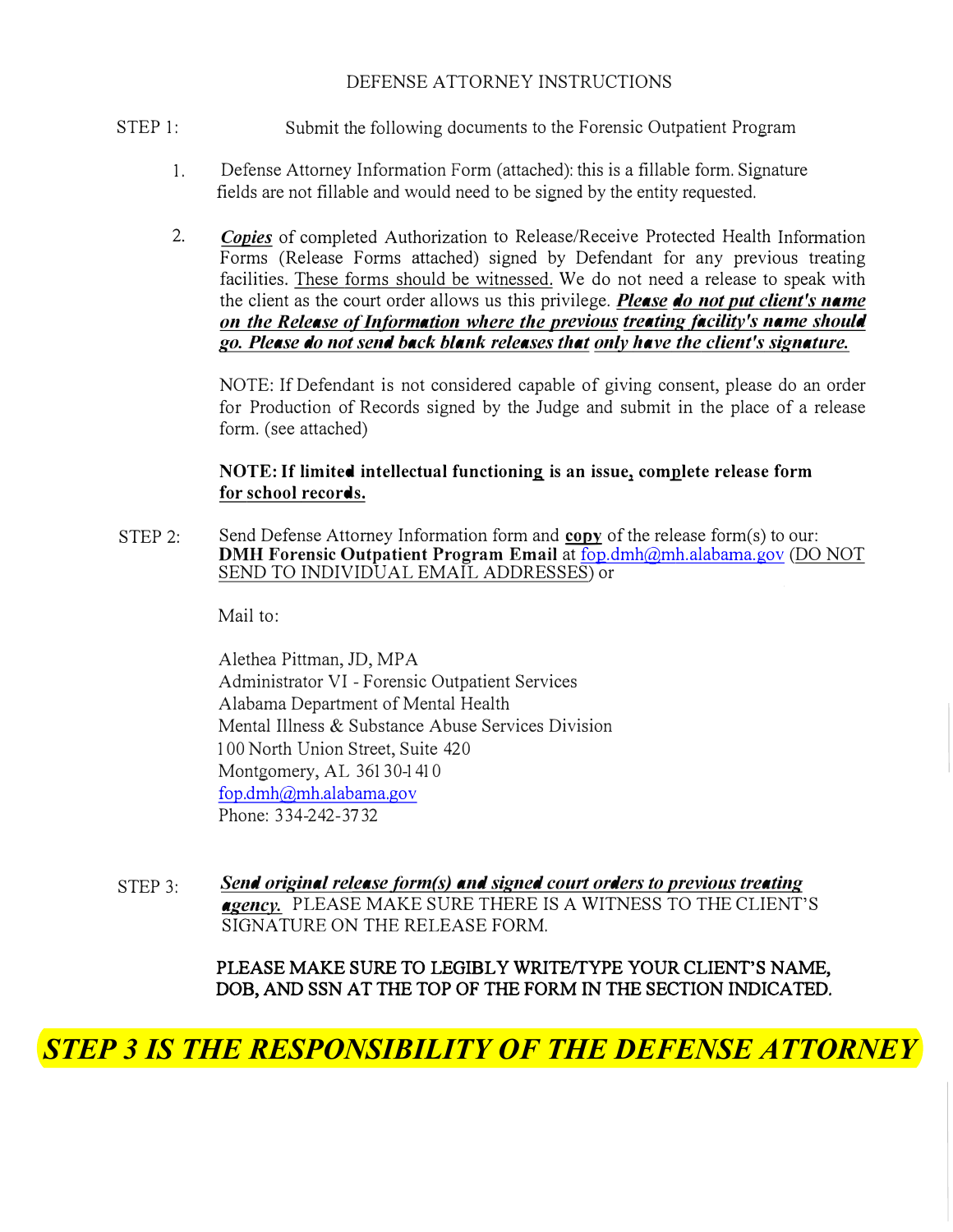### **COVER SHEET**

| DEFENDANT'S NAME                                              |  |                                                                                                                          |
|---------------------------------------------------------------|--|--------------------------------------------------------------------------------------------------------------------------|
| DEFENDANT'S CURRENT LOCATION: ________ JAIL _________ ON BOND |  |                                                                                                                          |
|                                                               |  |                                                                                                                          |
|                                                               |  |                                                                                                                          |
| CONFIRMATION OF CASE NUMBER(S)/CHARGE(S) BY COURT FILE:       |  |                                                                                                                          |
| CASE NO:                                                      |  |                                                                                                                          |
| CASE NO:                                                      |  |                                                                                                                          |
| CASE NO:                                                      |  | CHARGE:                                                                                                                  |
| <b>JUDGE</b>                                                  |  | <u> 1990 - An Angeles III, mengangkan pada saat di pada 2000 ang kalimang pada saat di pada saat di pada saat di</u>     |
| DISTRICT ATTORNEY:                                            |  | <u> 1990 - Jan Storman der Stein der Stein der Stein des Stein († 19</u>                                                 |
| <b>ADDRESS:</b>                                               |  |                                                                                                                          |
| CITY/STATE/ZIP:                                               |  | <u> 1989 - Andrea Stein, Amerikaansk politiker († 1908)</u>                                                              |
| TELEPHONE:                                                    |  | <u> 1980 - An Aonaichte ann an Aonaichte ann an Aonaichte ann an Aonaichte ann an Aonaichte ann an Aonaichte ann an </u> |
| DEFENSE ATTORNEY:                                             |  |                                                                                                                          |
| <b>ADDRESS:</b>                                               |  | <u> 1989 - Andrej Andrej Standard (d. 1989)</u>                                                                          |
| CITY/STATE/ZIP:                                               |  | and the control of the control of the control of the control of the control of the control of the control of the         |
| TELEPHONE:                                                    |  | s en la companya de la companya de la companya de la companya de la companya de la companya de la companya de            |
|                                                               |  |                                                                                                                          |

#### NEXT COURT DATE:

Forward Cover Sheet with the following documents to our:

**DMH Forensic Outpatient Program Email at fop.dmh@mh.alabama.gov.** 

Mail to: Or

Alethea Pittman, JD, MPA Administrator VI - Forensic Outpatient Services Alabama Department of Mental Health Mental Illness & Substance Abuse Services Division 100 North Union Street, Suite 420 Montgomery, AL 36130-1410 fop.dmh@mh.alabama.gov Phone: 334-242-3732

1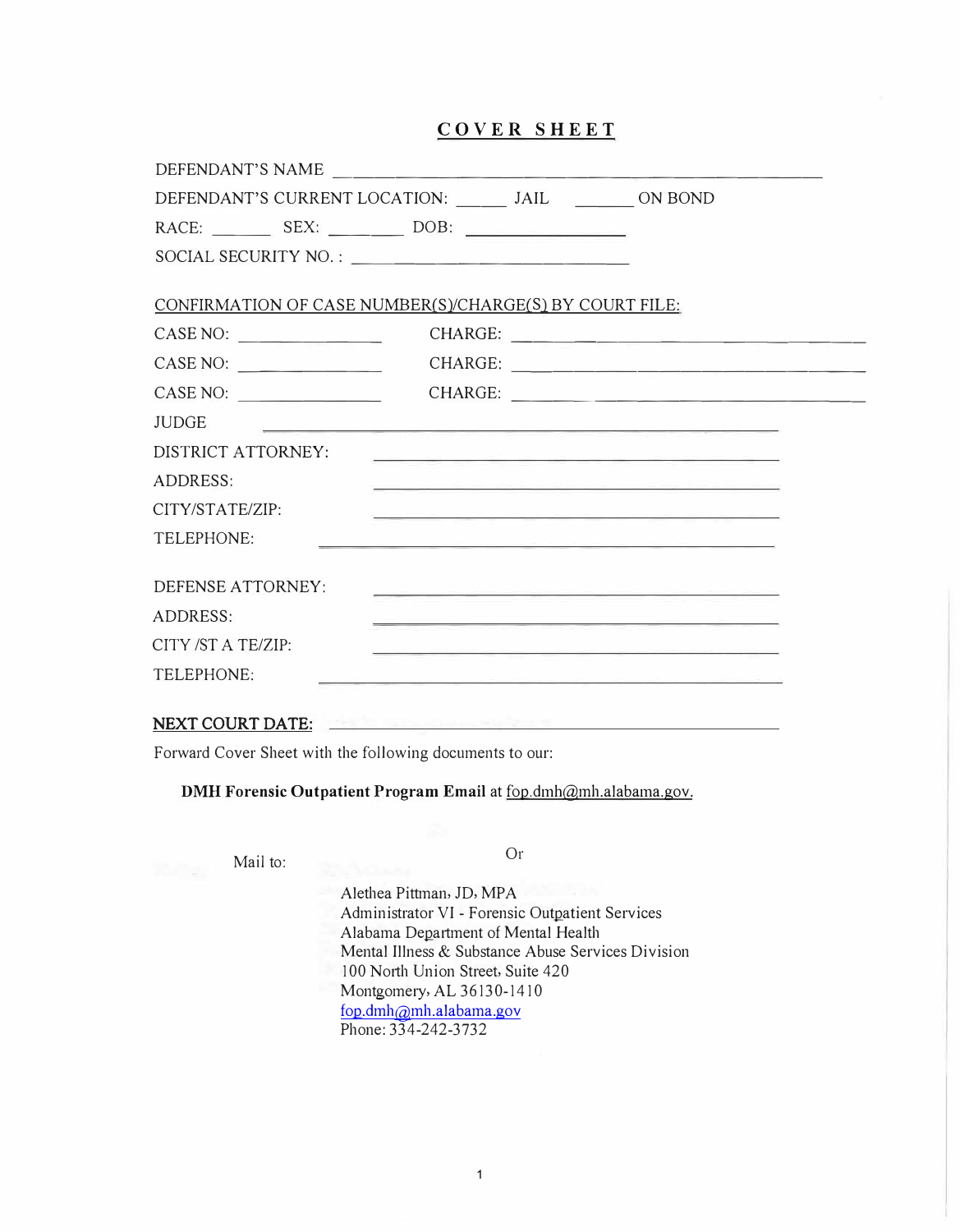| <b>Alabama Department of Mental Health</b><br><b>Forensic Outpatient Program</b><br>RSA Union Building<br>100 North Union Street, Suite #420<br>Post Office Box 301410<br>Montgomery, AL 36130-1410<br>PHONE: 334-242-3732 FAX: 334-242-3025<br><b>Defense Attorney Information</b><br>Side 1 | SOCIAL SECURITY NO.:                                                                                                   |
|-----------------------------------------------------------------------------------------------------------------------------------------------------------------------------------------------------------------------------------------------------------------------------------------------|------------------------------------------------------------------------------------------------------------------------|
|                                                                                                                                                                                                                                                                                               |                                                                                                                        |
|                                                                                                                                                                                                                                                                                               |                                                                                                                        |
| Observations/Information regarding the need for clinical evaluation, including specific difficulties in communicating with the                                                                                                                                                                | <u> 1989 - San San Andreas Ann an Aonaichte ann an 1980. Bha an t-an an t-an an t-an an t-an an t-an an t-an an t-</u> |
| Circumstances surrounding the alleged offense that led you to believe the defendant's mental state is an issue: ___________                                                                                                                                                                   |                                                                                                                        |
| Previous convictions/pertinent background information                                                                                                                                                                                                                                         | the contract of the contract of the con-                                                                               |
| Previous psychiatric treatment (PLEASE HAVE DEFENDANT SIGN AUTHORIZATION TO RELEASE/RECEIVE PROTECTED<br>HEALTH INFORMATION FORM FOR EACH TREATING AGENCY AND FORWARD ORIGINAL TO THE AGENCY AND A<br>LEGIBLE XEROX COPY TO THE FORENSIC OUTPATIENT PROGRAM);                                 |                                                                                                                        |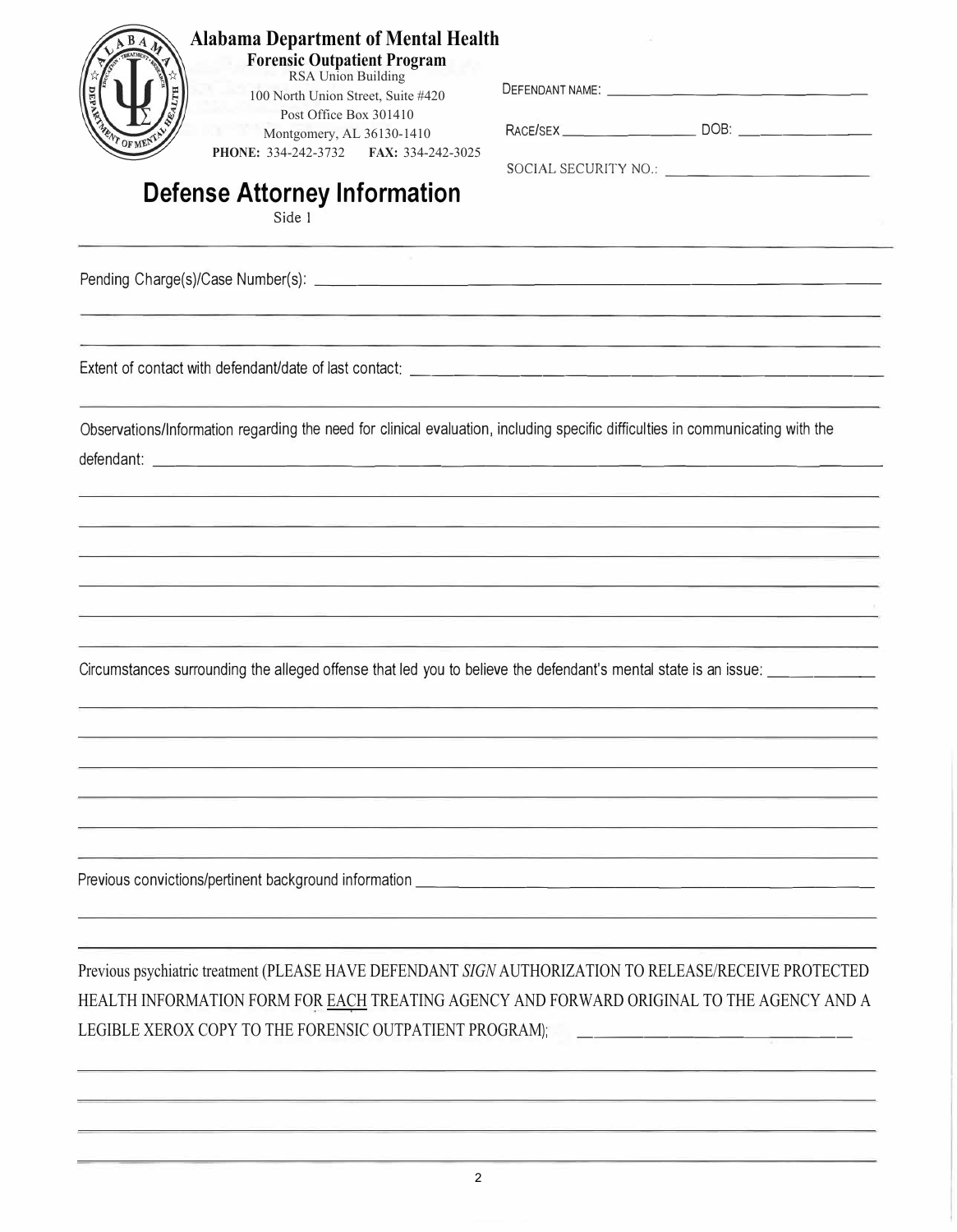# DEFENSE ATTORNEY INFORMATION SIDE 2

|          |                                                                                                                                                                                                                                       | Please return this form and copies of Authorization to Release/Receive Protected Health Information form along with |
|----------|---------------------------------------------------------------------------------------------------------------------------------------------------------------------------------------------------------------------------------------|---------------------------------------------------------------------------------------------------------------------|
|          | pertinent reports/records you may have to:                                                                                                                                                                                            |                                                                                                                     |
|          |                                                                                                                                                                                                                                       | DMH Forensic Outpatient Program Email at fop.dmh@mh.alabama.gov.                                                    |
| Mail to: |                                                                                                                                                                                                                                       | Or                                                                                                                  |
|          | Alethea Pittman, JD, MPA<br>Administrator VI - Forensic Outpatient Services<br>Alabama Department of Mental Health<br>100 North Union Street, Suite 420<br>Montgomery, AL 36130-1410<br>fop.dmh@mh.alabama.gov<br>Phone: 334-242-3732 | Mental Illness & Substance Abuse Services Division                                                                  |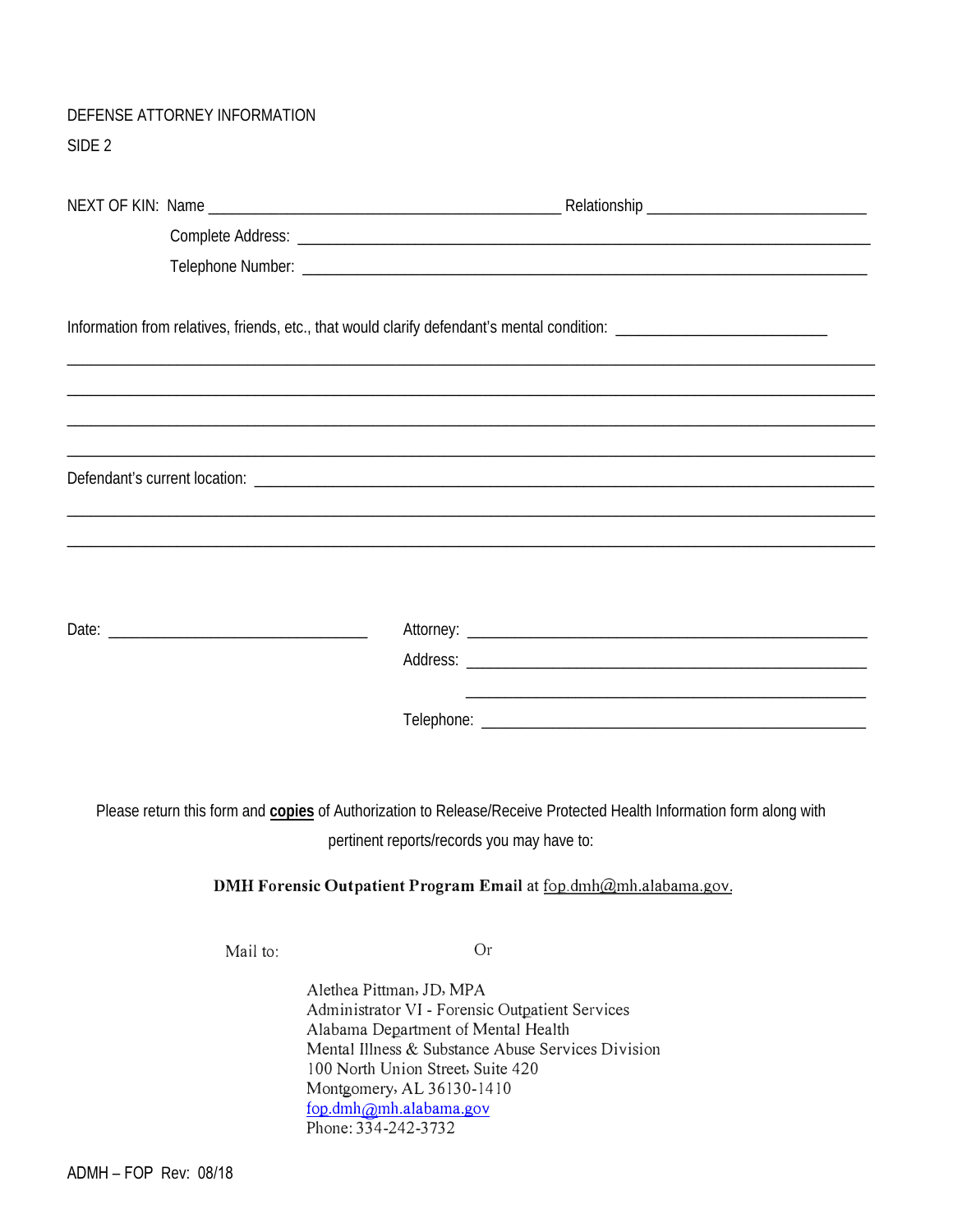

Alabama Department of Mental Health Forensic Outpatient Program RSA Union Building 100 North Union Street, Suite #420 Post Office Box 301410 Montgomery, Alabama 36130-1410 Phone: 334-242-3732 Fax: 334-242-3025

| Patient's Name: |  |
|-----------------|--|
|-----------------|--|

Date of Birth:

Social Security #:

ADMH Record #:

### **AUTHORIZATION TO RELEASE/RECEIVE PROTECTED HEALTH INFORMATION**

I authorize ADMH Forensic Outpatient Program to:

Release to ✔ Receive from

|                         |                                                                                                                                                                                                   |  | _ Zip: ________________________ |  |
|-------------------------|---------------------------------------------------------------------------------------------------------------------------------------------------------------------------------------------------|--|---------------------------------|--|
|                         | copies of my health information for the treatment period $\frac{1}{(date)}$ (date) (date)<br>I specifically authorize the release of the following information: _________________________________ |  |                                 |  |
| Purpose for disclosure: |                                                                                                                                                                                                   |  |                                 |  |

I understand that information contained in the documents to be released may include, but is not limited to, drug and alcohol use, abuse or dependency or related conditions, sexually transmitted disease or sexual orientation, behavioral or mental health conditions, Immunodeficiency Syndrome (AIDS) diagnosis and AIDS related conditions.

I further understand my authorizing the disclosure/obtaining of my health information is voluntary. I understand I need not sign this form in order to receive treatment. I understand I may inspect information to be used or disclosed as provided by law. I understand that when the information is disclosed by the ADMH Forensic Outpatient Program pursuant to this authorization, it has no control over the recipient re-disclosing this information.

I understand I have the right to revoke this authorization at any time. I understand that to revoke this authorization, I must provide a specific request to revoke the authorization in writing to the Forensic Outpatient Program at the Alabama Department of Mental Health. I may revoke this authorization except to the extent that action has been taken in reliance on the authorization or this authorization was obtained as a condition of obtaining insurance and law provides the insurer the right to contest a claim under the plan. If this authorization is not expressly revoked, it will automatically expire six (6) months from the date of my signature below.

I acknowledge that I have read and fully understand this authorization as it applies to me. My signature authorizes execution of the terms of this document. A copy or facsimile of this authorization will be considered as valid as the original.

| Signature of Patient/Legal Representative                                                                  | Date | Time |  |
|------------------------------------------------------------------------------------------------------------|------|------|--|
| If signed by a legal representative, a description of the representative's authority to act is as follows: |      |      |  |
|                                                                                                            |      |      |  |
|                                                                                                            |      |      |  |

Witness **Example 2** and the Company of the Company of the Date Company of the Time

**NOTE TO PARTY RECEIVING INFORMATION**: This information has been disclosed to you from records whose confidentiality is protected by federal law, which prohibits you from making any further disclosure of information without the specific written consent of the person to whom it pertains, or as otherwise permitted, by such regulations. A general authorization for the release of medical or other information is not sufficient for this purpose (Federal Regulation 42 CFR, Part 2)**.**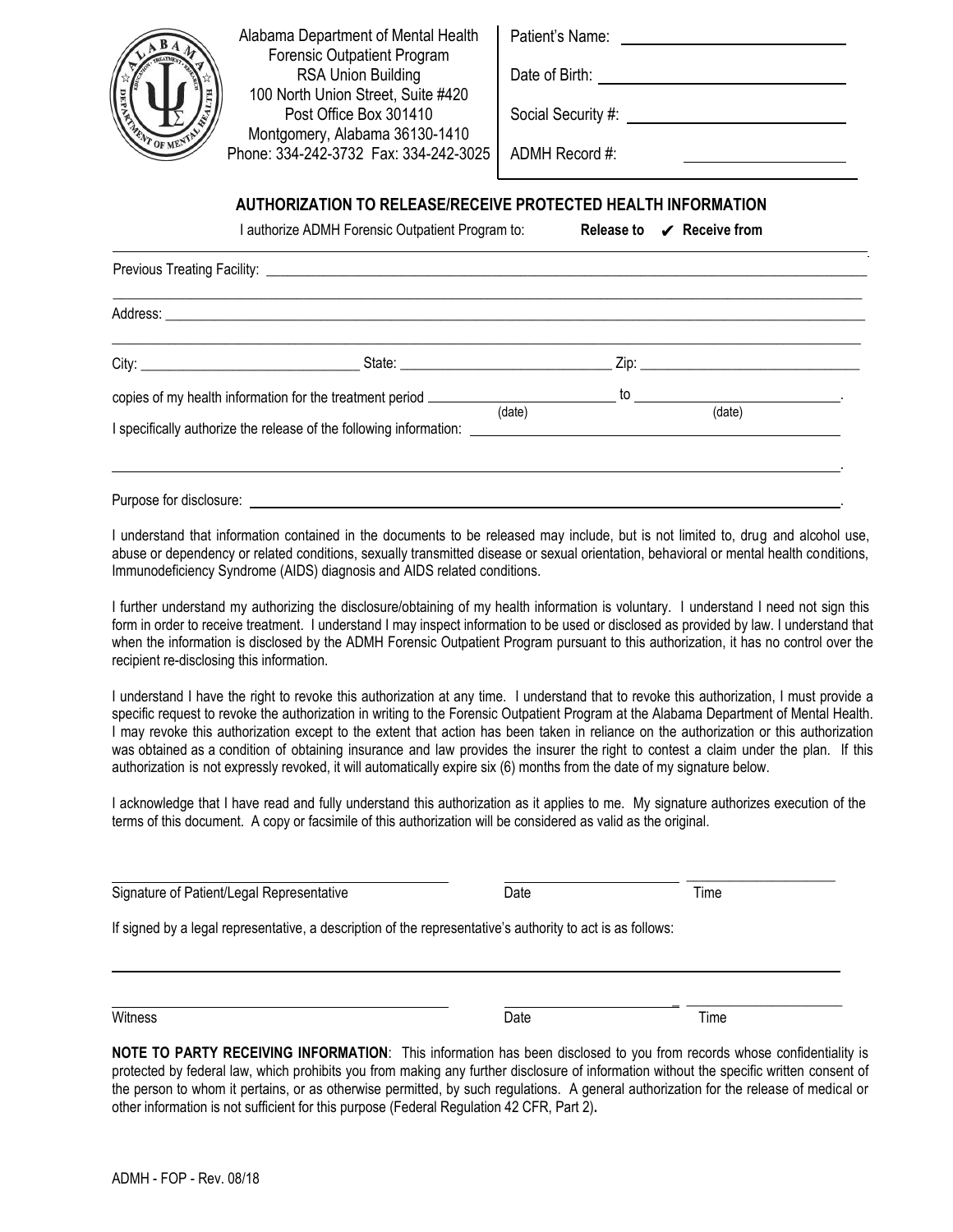IN THE CIRCUIT COURT OF **COUNTY, ALABAMA** 

| <b>STATE OF ALABAMA</b> |  |
|-------------------------|--|
|                         |  |

vs. ) CASE NO. \_\_\_\_\_\_\_\_\_\_\_\_\_\_\_\_\_\_

\_\_\_\_\_\_\_\_\_\_\_\_\_\_\_\_\_\_\_\_\_\_\_\_, ) **DEFENDANT**. )

# **ORDER FOR PRODUCTION OF RECORDS**

)

)

I, the undersigned Circuit Judge, do hereby certify that, it having been alleged to me that certain records of the above-named Defendant (DOB \_\_\_\_\_\_\_\_\_\_\_\_\_\_\_\_\_\_\_\_\_\_\_, SSN:  $\blacksquare$  are in the custody of the agencies noted below, that the records are subject to the confidentiality provisions of 38 United States Code Section 7332 and 42 C.F.R. Sections 2.1 59 2.67-1, and that production of the records is necessary to the completion of the psychiatric evaluation and treatment ordered by this Court,

**THEREFORE**, after weighing the public interest and the need for disclosure against the injury to the patient, to the physician-patient relationship and to the treatment services,

**CONSIDER, ORDER, ADJUDGE AND DECREE** that good cause exists for production and disclosure of the records, at no cost to the defendant, defense counsel and/or the Alabama Department of Mental Health, that other competent evidence or sources of information regarding the patient's condition are not reasonably available, that there is no successful treatment or rehabilitation of other patients, and that the following limitations on disclosure shall be imposed:

1) Disclosure is limited to the following described parts of the patient's records: Hospitalization/Treatment Summaries, Mental Status Examinations, Physical Examinations, Psychological Testing Reports, Social History Studies, Lab & X-Ray Reports, Other (specify):

 $\overline{\phantom{a}}$  , and the contract of the contract of the contract of the contract of the contract of the contract of the contract of the contract of the contract of the contract of the contract of the contract of the contrac

 $\overline{\phantom{a}}$  , and the contract of the contract of the contract of the contract of the contract of the contract of the contract of the contract of the contract of the contract of the contract of the contract of the contrac

 $\overline{\phantom{a}}$  , and the contract of the contract of the contract of the contract of the contract of the contract of the contract of the contract of the contract of the contract of the contract of the contract of the contrac

 $\overline{\phantom{a}}$  , and the contract of the contract of the contract of the contract of the contract of the contract of the contract of the contract of the contract of the contract of the contract of the contract of the contrac

 $\overline{\phantom{a}}$  , and the contract of the contract of the contract of the contract of the contract of the contract of the contract of the contract of the contract of the contract of the contract of the contract of the contrac